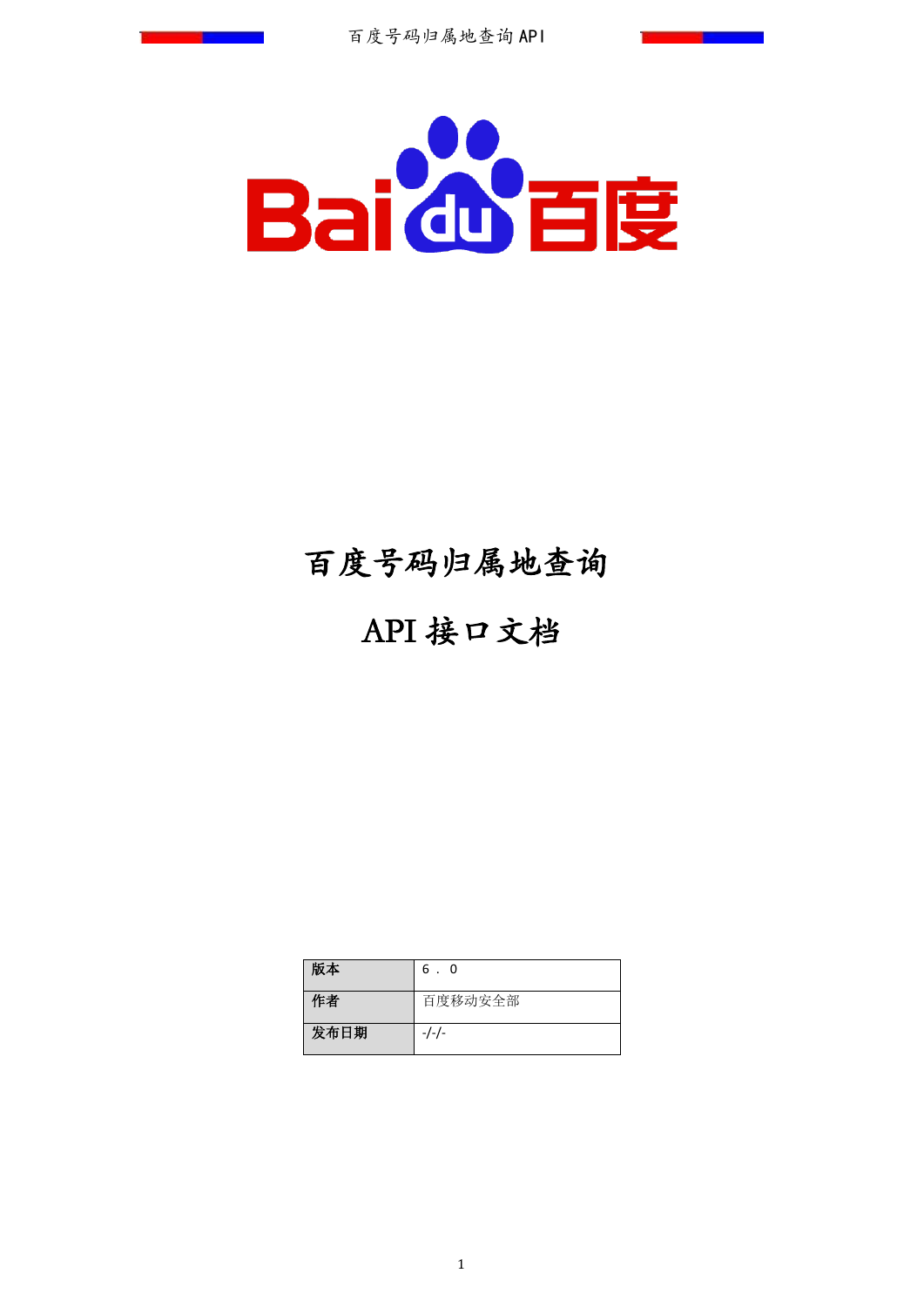**Contract Contract Contract Contract** 

修订记录

| 版本  | 修订内容   | 修订人                                      | 修改日期 |
|-----|--------|------------------------------------------|------|
| 6.0 | 接口文档排版 | 傅正(f u z h e n g @b) a i   2 0 1 6 . 2 1 |      |
|     |        |                                          |      |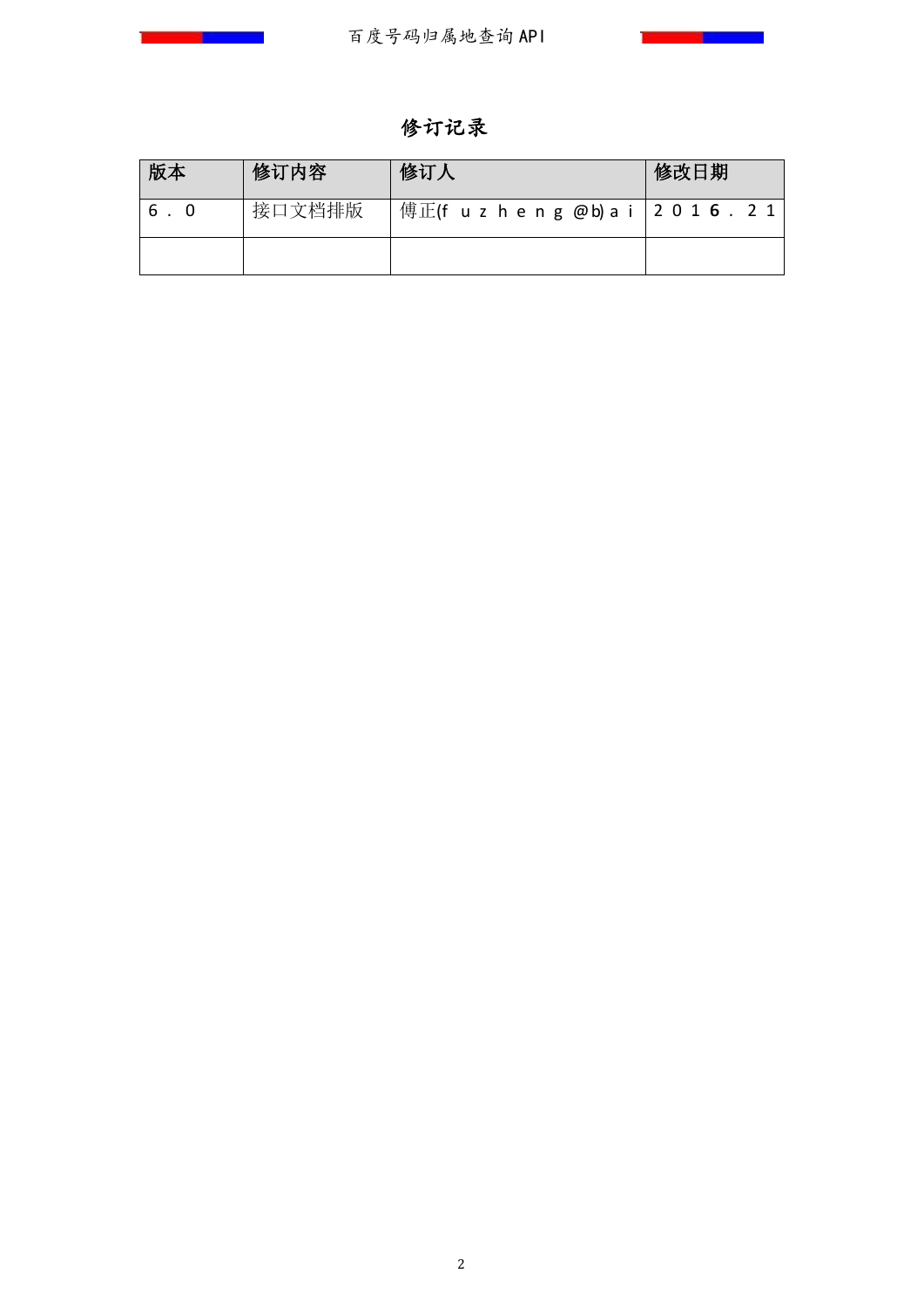$\blacksquare$ 



**Contract Contract Contract Contract**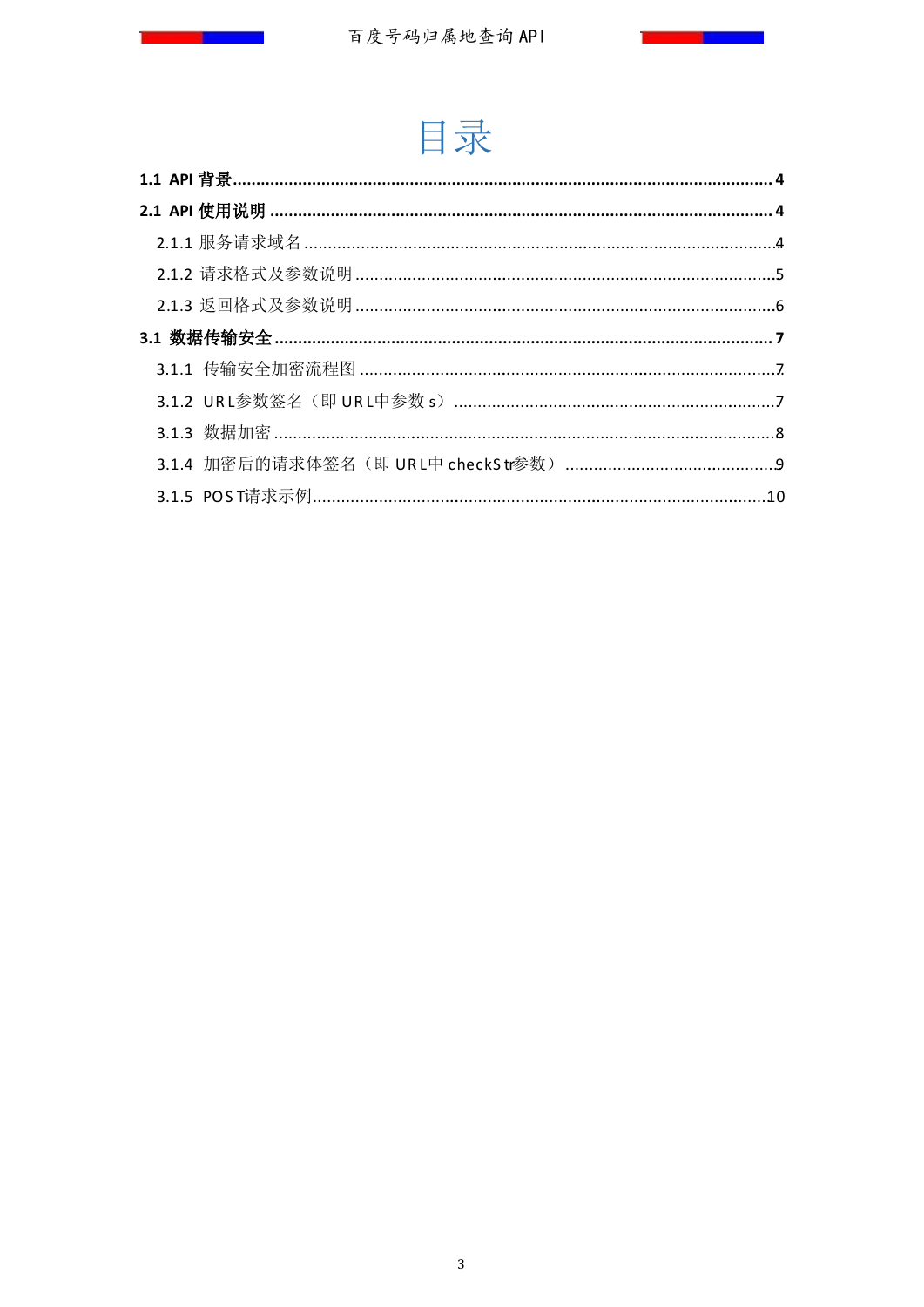# 1.1 API 背景

本接口提供号码归属地信息查询服务。查询方通过提供相应参数 信息(具体参数信息及示例见下)以 POST 方式查询号码相关信息, 系统对请求处理后返回结果(具体信息格式及示例见下)。

# 2.1 API 使用说明

#### 2.1.1 服务请求域名

| 环境   | 域名                                               |
|------|--------------------------------------------------|
| 生产环境 | http://mobsec-dianhua.baidu.com                  |
| 沙盒环境 | $\frac{h}{t}$ http://sandbox.sjws.baidu.com:8080 |

#### 其中使用云端提供的沙盒环境,将使用到的相关参数如下所示:

appkey: 50b13132bb394901f151bc12

appsecret: 50b13132bb394901f151bc12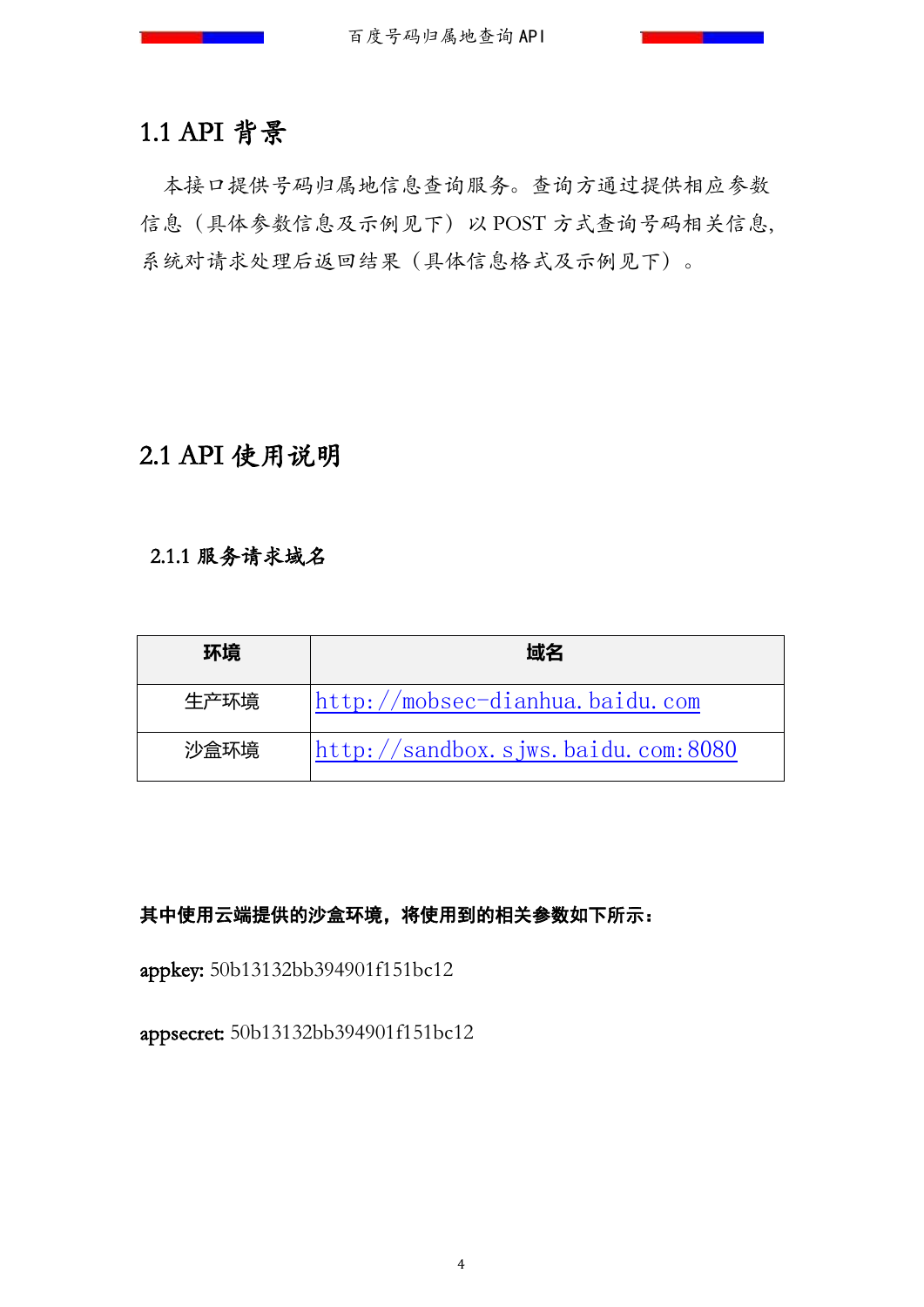## 2.1.2 请求格式及参数说明

| 格式        | 说明                                                                                                        |
|-----------|-----------------------------------------------------------------------------------------------------------|
| 方法        | <b>POST</b>                                                                                               |
| URL 格式    | http://域名/dianhua_api/location/query/1.0                                                                  |
| URL 必填参数名 | appkey, tk(设备标识), nonce (当前时间, UTC 时<br>间), auth_ver(签名版本, 默认写 2), checkStr (加密后<br>的请求体签名), s (url 参数签名) |

注意:顾名思义以上 URL 必填参数名为必填项,否则会被拦截。

# **POST 参数:**

采用 JSON 对象,具体格式 (样式) 如下:

{

"createTime": "utc 时间, long 型", //毫秒 "msg": "加密后的 base64 字符串"

}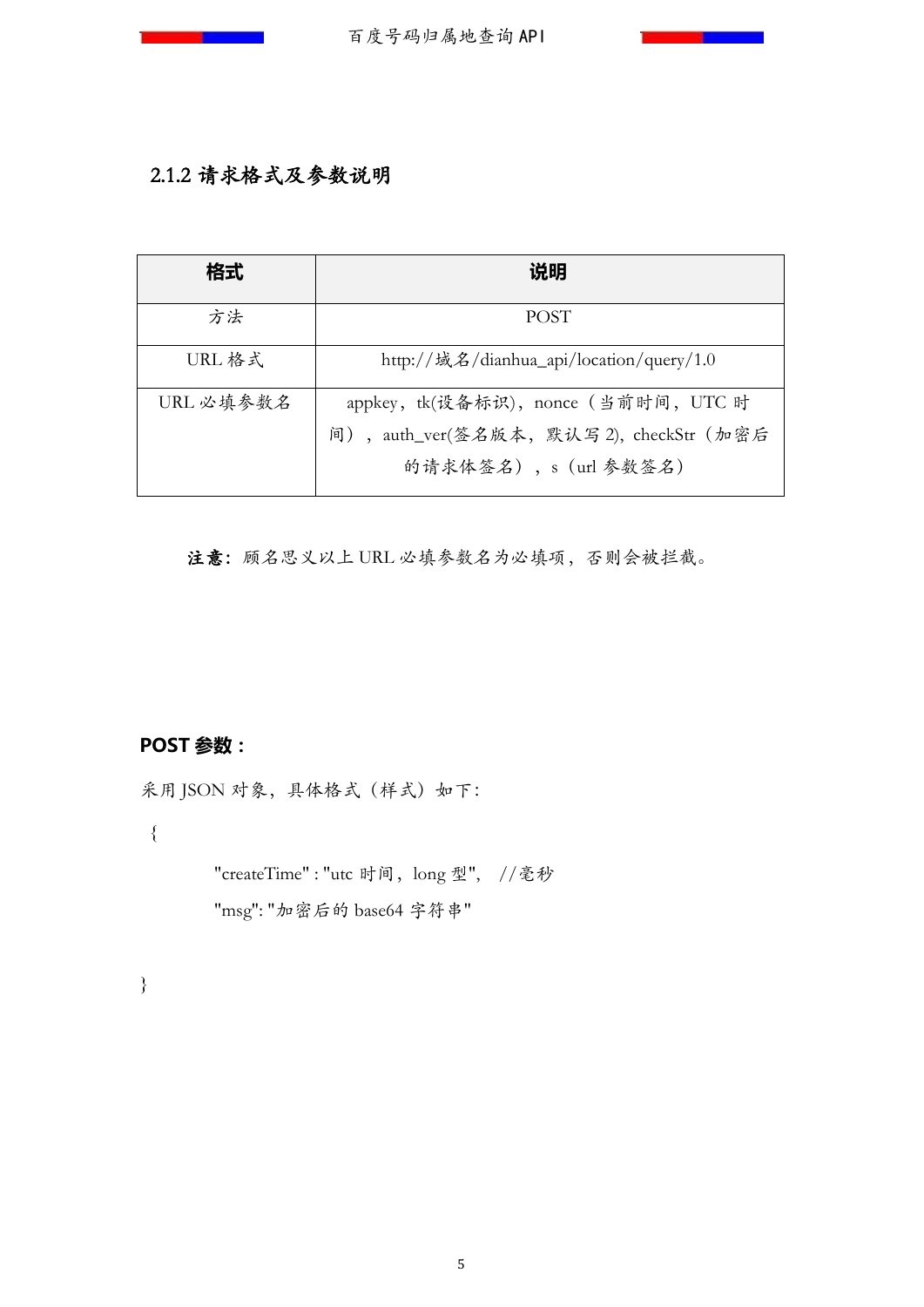## 2.1.3 返回格式及参数说明

## 返回的 HTTP 头中状态码及含义

| 状态码 | 含义        |
|-----|-----------|
| 200 | <b>OK</b> |
| 304 | 支持        |
| 400 | 请求的参数有误   |
| 401 | 未认证       |

# 返回 Body 体样式

返回的 Body 体样式如下所示

| "response"       | : {                     |
|------------------|-------------------------|
| "datas"          | : {                     |
|                  | "13838383838"<br>$: \{$ |
|                  | "operation"<br>: "移动",  |
|                  | : "河南",<br>"province"   |
|                  | "city"<br>: "郑州"        |
|                  | },                      |
|                  | "18610328820"<br>: {    |
|                  | "operation"<br>: "联通",  |
|                  | : "北京",<br>"province"   |
|                  | "city": "北京"            |
|                  | ∤                       |
| }                |                         |
| },               |                         |
| "responseHeader" | : {                     |
| "status"         | : 200                   |
| "time"           | : 1441780364613         |
| "version"        | : "1.1.0"               |
| }                |                         |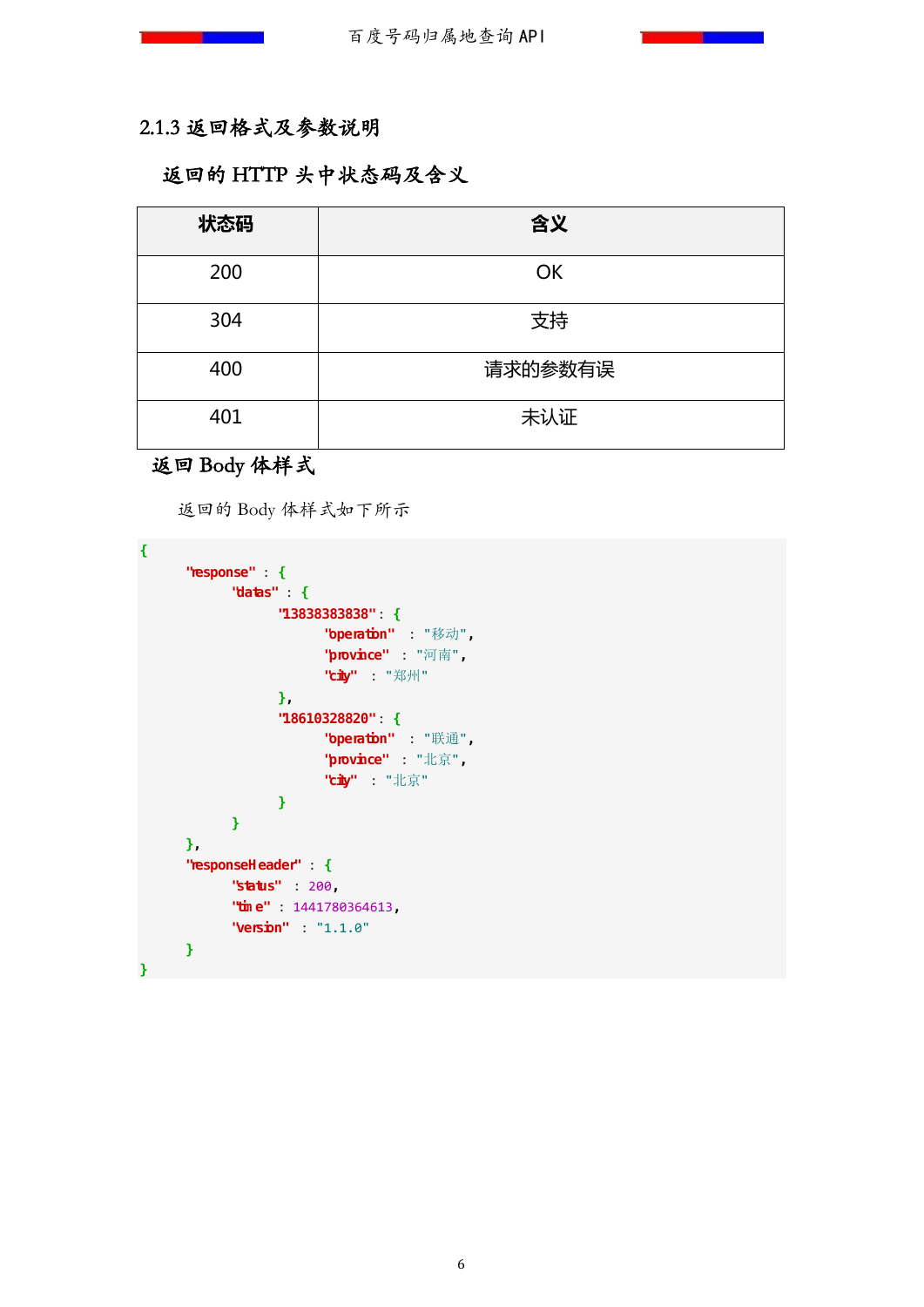# 3.1 数据传输安全

#### 3.1.1 传输安全加密流程图



#### 3.1.2 URL 参数签名(即 URL 中参数 s)

为了防止 URL 被恶意篡改和验证请求,需要对 URL 的参数做签名校验, 流程是对请求参数排序,拼接成字符串,然后计算 MD5。(URL 参数签名是对 除了 s 参数外的其他参数计算 MD5(appkey+参数值+auth\_ver+其数值+.....) )

```
Map<String, String>signParams =new TreeMap<String,String>() 
for (Map.Entry<String, String> entry : valueMap.entrySet()) {
       signParams.put(entry.getKey(), entry.getValue());
}
StringBuilder paramsStr = new StringBuilder();
Set<Map.Entry<String, String>> paramsEntry = signParams.entrySet(); 
for (Map.Entry<String, String> entry : paramsEntry) {
         paramsStr.append(entry.getKey()).append(entry.getValue() 
             == null ? "-" : entry.getValue());
}
paramsStr.append(app.getAppSecret());
String sign = DigestUtils.md5Hex(paramsStr.toString().getBytes("UTF-8"));
```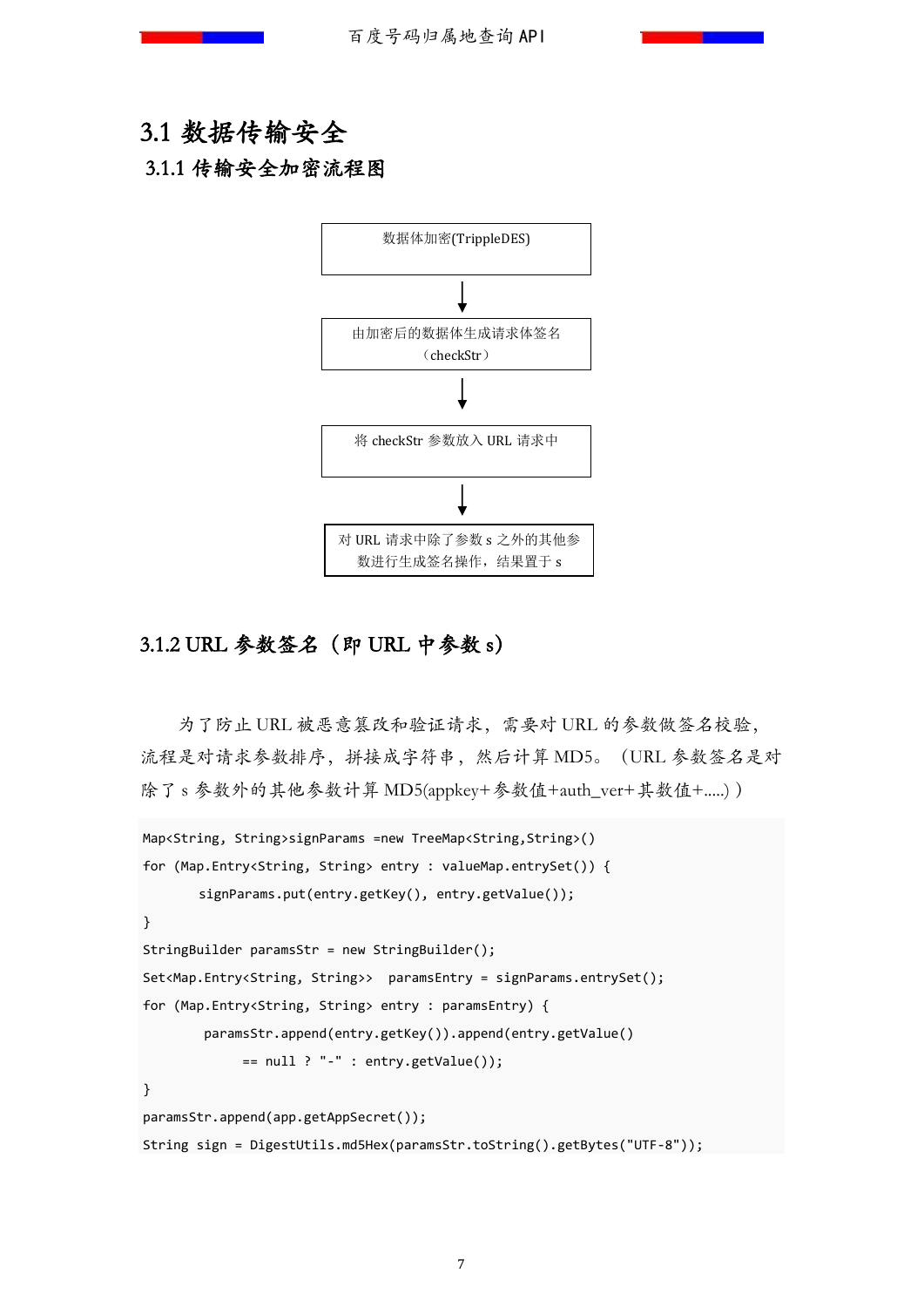#### 3.1.3 数据加密

#### 一、加密代码(可参考以下代码)

```
String data="{"location": "可缺省,例如:北京","iccid": "","cell" : { "mcc" : 
"","mnc" : "","lac" : "","id": ""},"phones": ["123","345"]}";
String DEFAULT_CHARASET = "utf-8";
Long time = System.currentTimeMillis();
JsonObject content = new JsonObject();
content.addProperty("createTime",time);
content.addProperty("msg", encryptWithBase64 (appsecret 的前 24 位, time, data));
public static byte[] longToBytes(long v) {
    ByteBuffer byteBuffer = ByteBuffer.allocate(8);
   byteBuffer.order(ByteOrder.BIG_ENDIAN);
   byteBuffer.putLong(v);
   return byteBuffer.array();
     }
public static String encryptWithBase64(String key, long iv, String message) {
try {
   byte[] cipherText = encrypt(
             key.getBytes(DEFAULT_CHARASET), 
             longToBytes(iv), 
             message.getBytes(DEFAULT_CHARASET));
   return Base64.encodeBase64String(cipherText);
} catch (UnsupportedEncodingException e) {
           throw new SecurityException(e);
         }
}
public static byte[] encrypt(byte[] key, byte[] iv, byte[] message) {
        bvte[] result = null;
try {
        Cipher cipher = Cipher.getInstance("DESede/CBC/PKCS5Padding");
        SecretKeyFactory skf = SecretKeyFactory.getInstance("DESede");
        SecretKey secretKey = skf.generateSecret(new DESedeKeySpec(key));
        IvParameterSpec ivParameterSpec = new IvParameterSpec(iv);
        cipher.init(Cipher.ENCRYPT_MODE, secretKey, ivParameterSpec);
        result = cipher.doFinal(message);
} catch (Exception e) {
```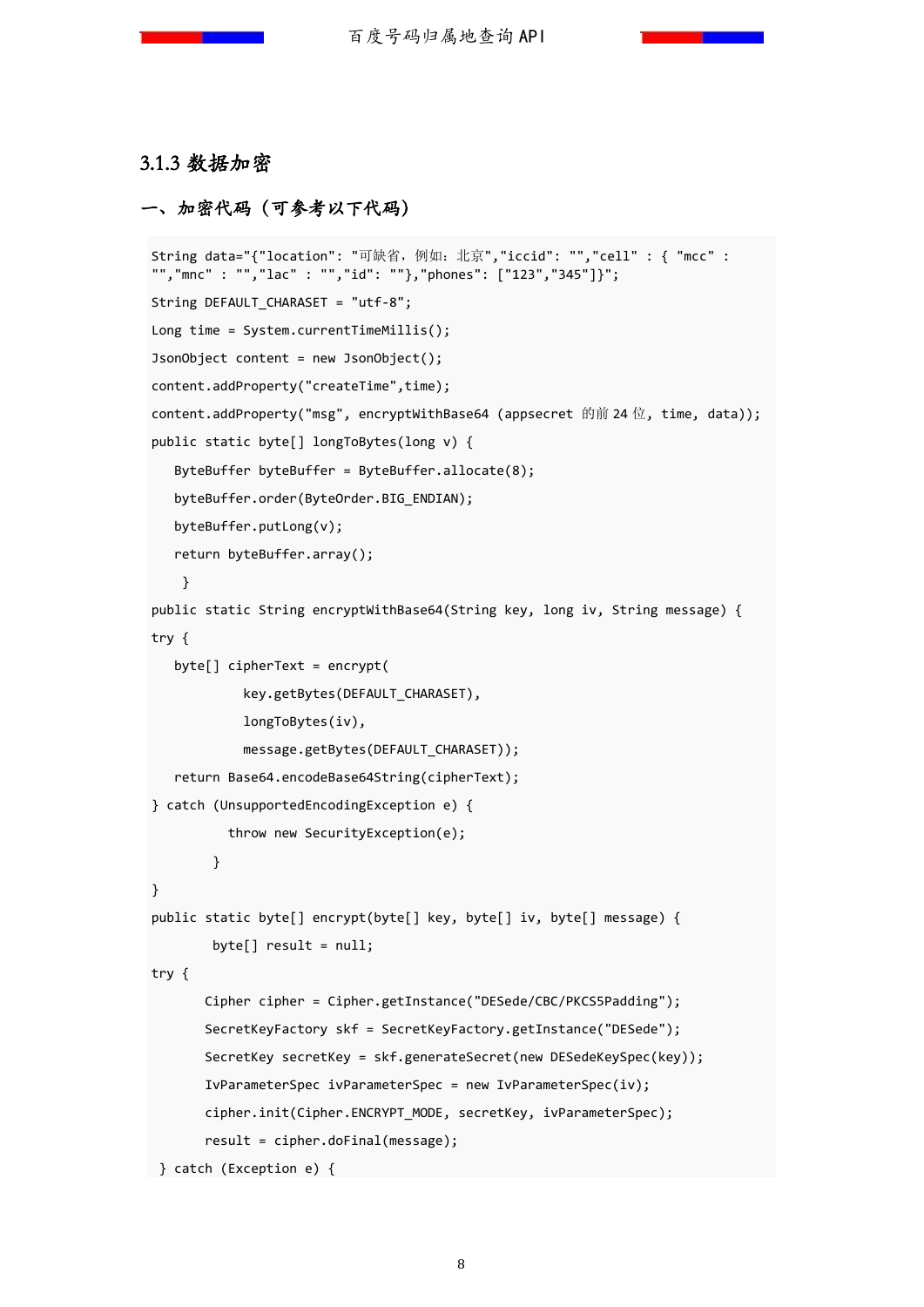百度号码归属地查询 API

```
 throw new SecurityException(e);
         }
return result;
}
```
二、加密样例

**}**

**}**

(1) 加密前数据:

**"phones"** : **[** "123" **]** // 电话号码,多号码查询是采用英文逗号分隔

(2)加密后数据:

```
 "createTime" : 123456789, //请求体创建时间(毫秒)
 "msg" : "加密后的 base64 字符串"
```
## 3.1.4 加密后的请求体签名(即 URL 中 checkStr 参数)

```
String dx_key = "AYUEJ1AWWHKTYENYUG1RP1B52SY5R1OJ"
String body = content.toString(); //JsonObject content = new JsonObject();
int len = body.length();
len = (len < 50 ? len : 50);String str = body.substring(\theta, len) + dx key;
MessageDigest messageDigest = MessageDigest.getInstance("MD5");
messageDigest.reset();
messageDigest.update(str.getBytes("UTF-8"));
String checkStr =String.valueOf(Hex.encodeHexString(messageDigest.digest()));
```
注意:签名得到的结果作为 URL 请求参数 checkStr, 这个参数在提交 URL 时是必填项并且会用来校验请求体的的完整性。